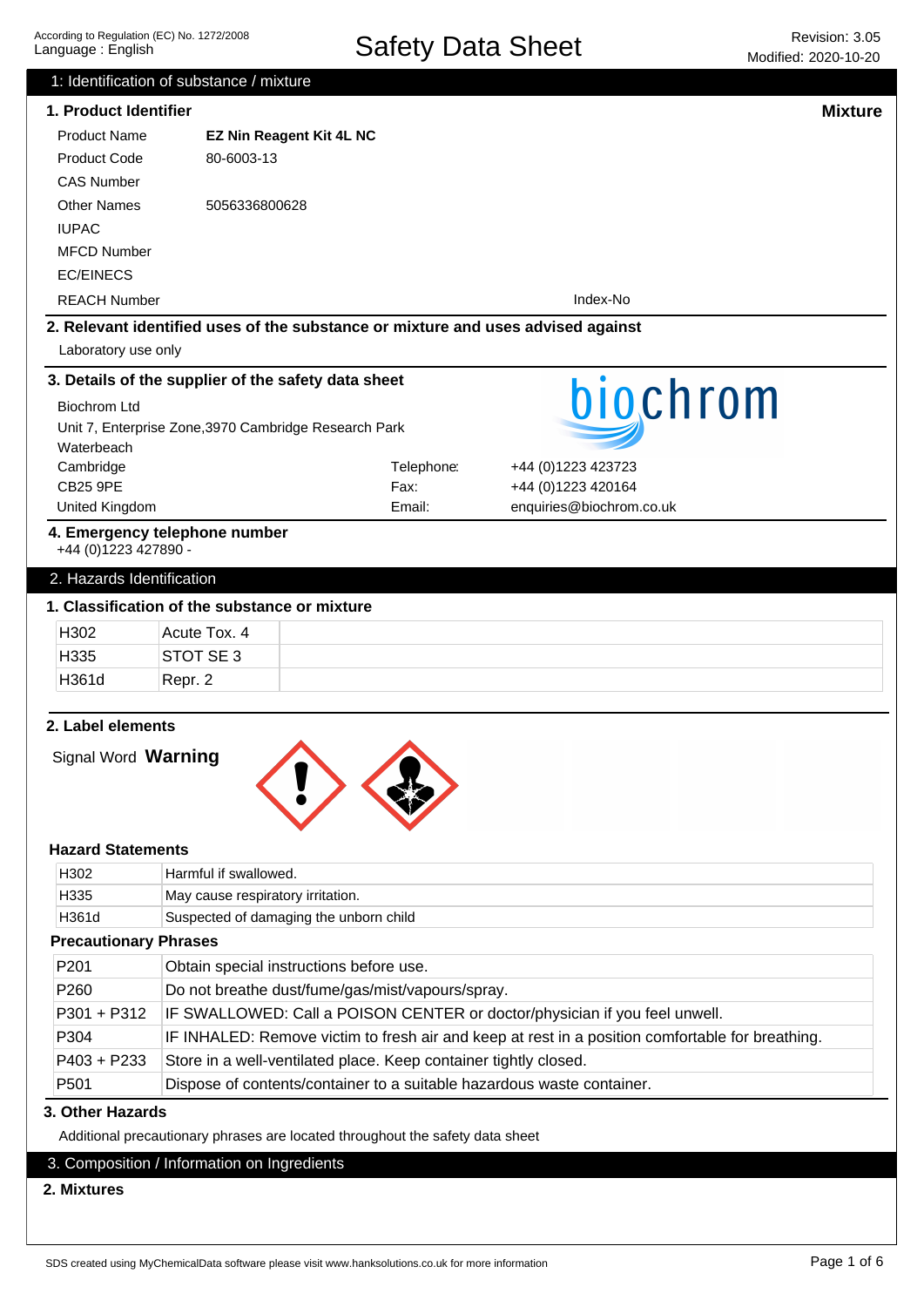$Modif$ 

|                                                |                                                                                                               | $\sim$                                                                                                                | Modified: 2020-10-20 |
|------------------------------------------------|---------------------------------------------------------------------------------------------------------------|-----------------------------------------------------------------------------------------------------------------------|----------------------|
| <b>Product Name</b>                            |                                                                                                               | <b>Hazards</b>                                                                                                        | <b>Concentration</b> |
| Potassium acetate                              |                                                                                                               |                                                                                                                       |                      |
|                                                | CAS Number: 127-08-2<br>EC/EINECS: 204-822-2                                                                  |                                                                                                                       | 8.0%                 |
| Acetic acid                                    |                                                                                                               |                                                                                                                       |                      |
|                                                | EC/EINECS: 200-580-7                                                                                          | CAS Number: 64-19-7 H226, H314 Flam. Liq. 3, Skin Corr. 1A                                                            | 6.4%                 |
| Diethylene glycol methyl ether                 |                                                                                                               |                                                                                                                       |                      |
|                                                | CAS Number: 111-77-3 H361d Repr. 2<br>EC/EINECS: 203-906-6                                                    |                                                                                                                       | 5.5%                 |
| Ethylene glycol                                |                                                                                                               |                                                                                                                       |                      |
|                                                | CAS Number: 107-21-1 H302 Acute Tox. 4<br>EC/EINECS: 203-473-3                                                |                                                                                                                       | 47.9%                |
| Water                                          |                                                                                                               |                                                                                                                       |                      |
|                                                | CAS Number: 7732-18-5<br>EC/EINECS: 231-791-2                                                                 |                                                                                                                       | 30.4%                |
| Ninhydrin                                      |                                                                                                               |                                                                                                                       |                      |
|                                                | CAS Number: 485-47-2 H335 STOT SE 3<br>EC/EINECS: 207-618-1                                                   |                                                                                                                       | 1.8%                 |
| 4. First Aid Measures                          |                                                                                                               |                                                                                                                       |                      |
|                                                | 1. Description of first aid measures                                                                          |                                                                                                                       |                      |
| <b>Skin Contact</b>                            | Wash immediately with plenty of soap and water.                                                               |                                                                                                                       |                      |
| <b>Eye Contact</b>                             | Bathe the eye with running water for 15 minutes.                                                              |                                                                                                                       |                      |
| Ingestion                                      | P301 + P312: IF SWALLOWED: Call a POISON CENTER or doctor/physician if you feel unwell.<br>P330: Rinse mouth. |                                                                                                                       |                      |
| Inhalation                                     | P304: IF INHALED: Remove victim to fresh air and keep at rest in a position comfortable for breathing.        |                                                                                                                       |                      |
|                                                | 2. Most important symptoms and effects                                                                        |                                                                                                                       |                      |
| No symptoms.                                   |                                                                                                               |                                                                                                                       |                      |
|                                                |                                                                                                               |                                                                                                                       |                      |
|                                                | 3. Indication of any immediate medical attention                                                              |                                                                                                                       |                      |
|                                                | Obtain medical attention in the event of any acute of delayed symptoms                                        |                                                                                                                       |                      |
| 5. Firefighting measures                       |                                                                                                               |                                                                                                                       |                      |
| 1. Extinguishing Media                         |                                                                                                               |                                                                                                                       |                      |
| Suitable                                       | Water.                                                                                                        |                                                                                                                       |                      |
| Unsuitable                                     | N/A                                                                                                           |                                                                                                                       |                      |
|                                                | 2. Special Hazards arising from the substance or mixture                                                      |                                                                                                                       |                      |
|                                                | In combustion toxic fumes may form.                                                                           |                                                                                                                       |                      |
| 3. Advice for Fire Fighters<br>protective gear |                                                                                                               | As in any fire, wear self-contained breathing apparatus pressure-demand, MSHA/NIOSH (approved or equivalent) and full |                      |
|                                                |                                                                                                               |                                                                                                                       |                      |
| 6. Accidental Release Measures                 |                                                                                                               |                                                                                                                       |                      |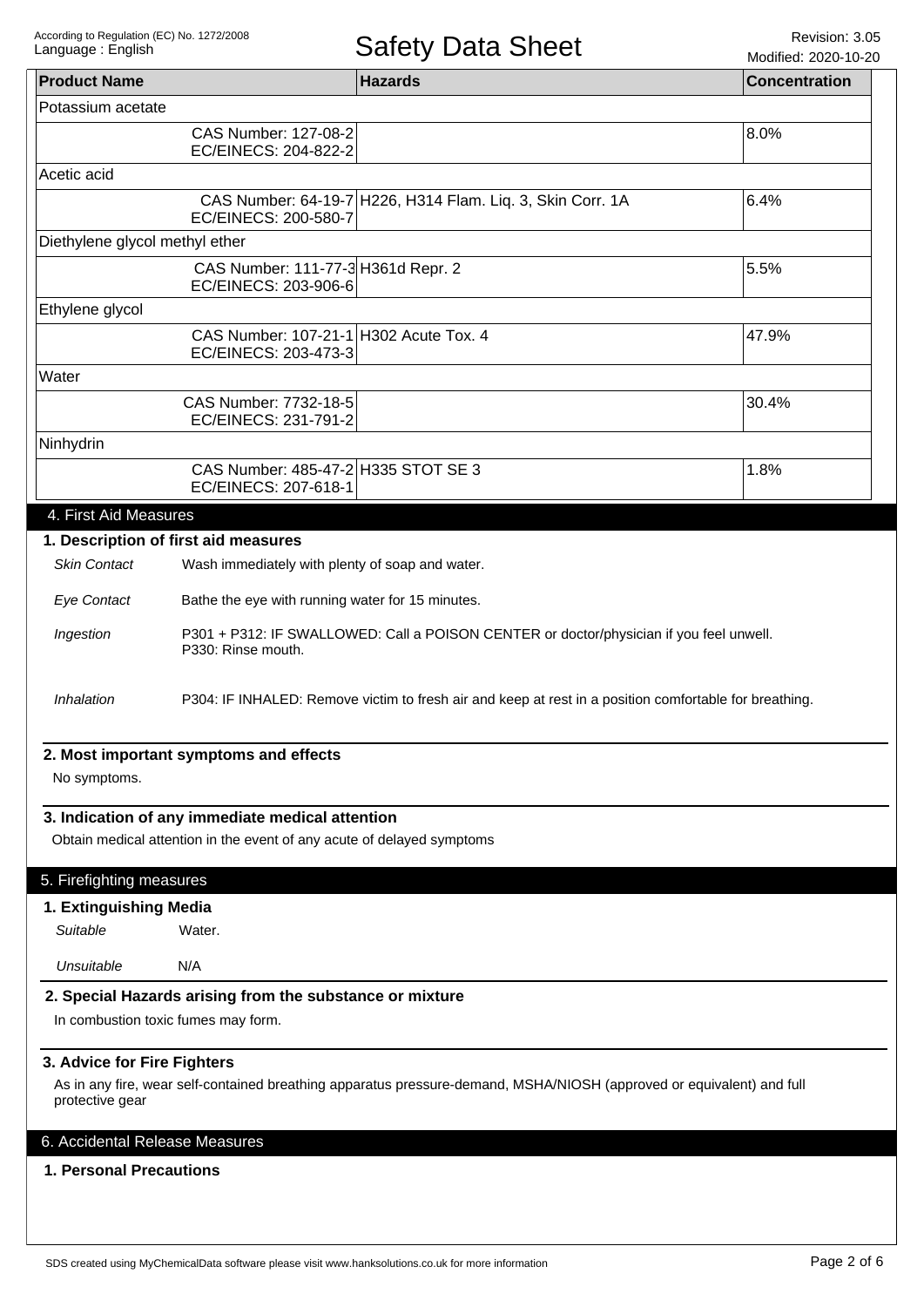## Other advice P403 + P233: Store in a well-ventilated place. Keep container tightly closed. Maintaining Integrity Storage Controls Managing Storage Risks **2. Conditions for safe storage, including any incompatibilities** Store in cool, well ventilated area. Keep container tightly closed. Light sensitive. Protect from light. No special requirements No special requirements 7.Handling and Storage **1. Personal Precautions** P201: Obtain special instructions before use. P264: Wash hands thoroughly after handling. P270: Do not eat, drink or smoke when using this product. Protection against No special requirements explosions and fires Safe Handling Eliminate all sources of ignition. Mark out the contaminated area with signs and prevent access to unauthorised personnel. Avoid breathing vapours. Do not allow to enter sewers / surface or ground water. **2. Environmental Precautions** Mix with sand or vermiculite. Wash the spillage site with large amounts of water. Transfer to a closable, labelled salvage container for disposal by an appropriate method. **3. Methods & Materials** None **4. Preventing the occurrence of secondary hazards.** For laboratory use only. To be used with Biochrom Amino Acid Analyzers. **3. Specific End Uses**

## 8. Exposure Controls/Personal Protection

#### **1. Control Parameters**

No Data Available

| 2. Exposure Controls                       |                                                        |
|--------------------------------------------|--------------------------------------------------------|
| General protective and<br>hygiene measures | Avoid contact with skin and eyes                       |
| <b>Engineering measures</b>                | Ensure there is sufficient ventilation of the area.    |
| Eye / Face Protection                      | Safety Glasses.<br>Ensure eye bath is to hand.         |
| Hand protection                            | Nitrile gloves.                                        |
| <b>Respiratory protection</b>              | P260: Do not breathe dust/fume/gas/mist/vapours/spray. |
| Skin protection                            | Protective clothing.                                   |
| Other personal protection<br>advice        | No data.                                               |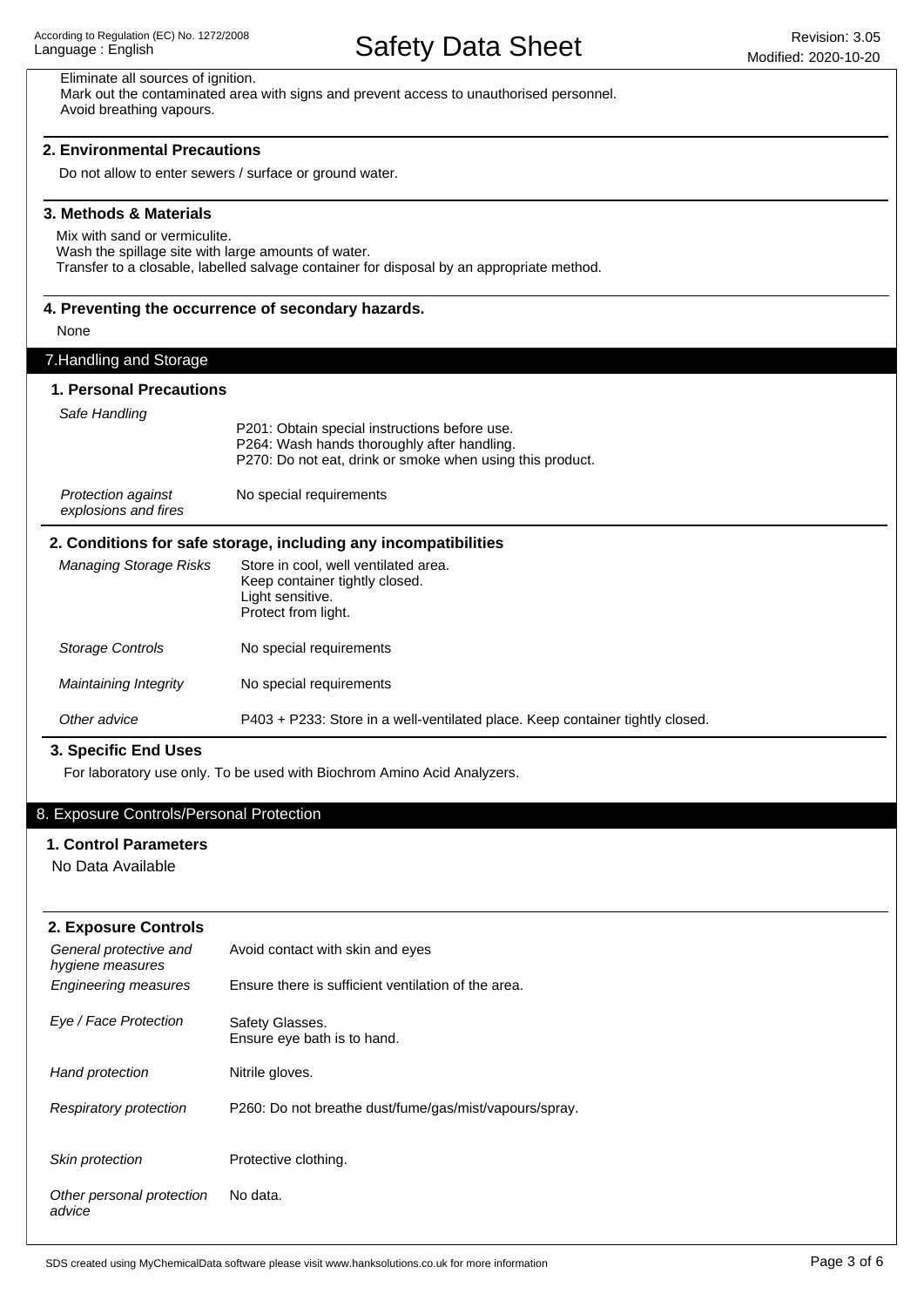## 9. Physical and Chemical Properties

#### **1. Physical and Chemical Properties**

| Appearance                                   | Yellow liquid       |
|----------------------------------------------|---------------------|
| Odour                                        | Slightly of vinegar |
| Odour threshold                              | No Data Available   |
| <b>PH</b>                                    | 5                   |
| Melting point / Freezing point               | No Data Available   |
| Initial boiling point and boiling range      | No Data Available   |
| Flash point                                  | No Data Available   |
| Evaporation rate                             | No Data Available   |
| Flammability(solid,gas)                      | No Data Available   |
| Upper/lower flammability or explosive limits | No Data Available   |
| Vapour pressure                              | No Data Available   |
| Vapour density                               | No Data Available   |
| Relative density                             | 1.118g/mL           |
| Solubility(ies):                             | Water soluble       |
| Partition coefficient: n-octanol/water       | No Data Available   |
| Auto-ignition temperature                    | No Data Available   |
| Decomposition temperature                    | No Data Available   |
| Viscosity                                    | No Data Available   |
| <b>Explosive properties</b>                  | No Data Available   |
| Oxidising properties                         | Not oxidizing       |

#### **2. Other Information**

No additional information available

#### 10. Stability and Reactivity

#### **1. Reactivity**

No unusual reactivity

#### **2. Stability**

Stable under normal conditions. May discolour on exposure to light.

## **3. Possibility of Hazardous Reactions**

No hazardous reactions known.

## **4.Conditions to Avoid**

Direct Sunlight. Heat.

#### **5. Incompatible Materials**

Strong oxidizing agents.

## **6. Hazardous Decomposition Products**

In combustion emits toxic fumes of carbon dioxide / carbon monoxide.

| 11. Toxicology information       |                                                                      |
|----------------------------------|----------------------------------------------------------------------|
| 1. Information                   |                                                                      |
| <b>Acute Toxicity</b>            | No information available                                             |
| Skin corrosion/irritation        | May be harmful if absorbed through the skin. Causes skin irritation. |
| Serious eye<br>Damage/irritation | Irritant effect.                                                     |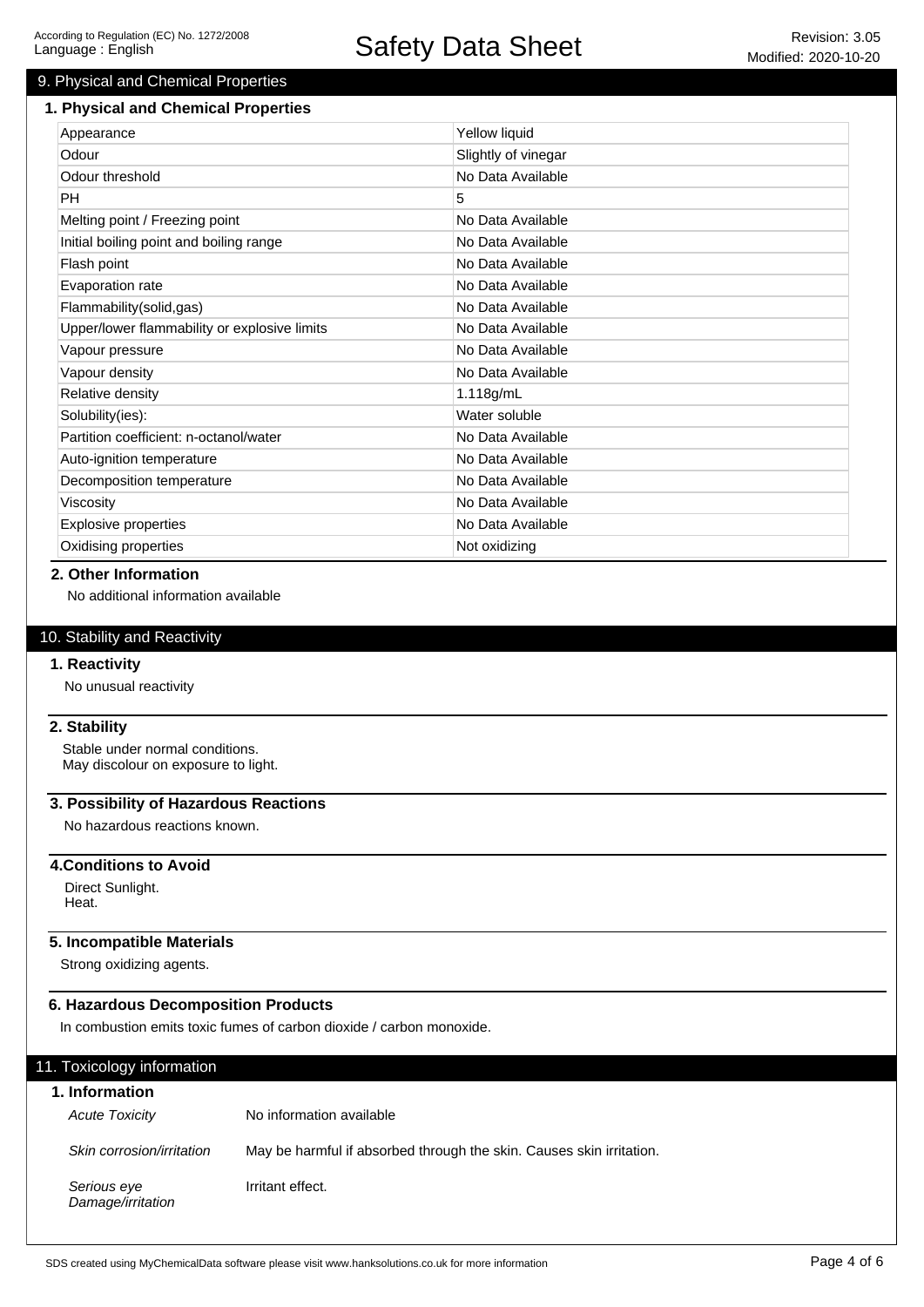| Respiratory or skin<br>sensitisation | May cause skin sensitization              |
|--------------------------------------|-------------------------------------------|
| Germ Cell mutagenicity               | No information available                  |
| Carcinogenicity                      | No information available                  |
| Reproductive toxicity                | Possible risk of harm to the unborn child |
| STOT-single exposure                 | No information available                  |
| STOT-repeated exposure               | No information available                  |
| Aspiration hazard                    | No information available                  |

#### **2. Additional**

To the best of our knowledge the acute and chronic toxicity of this substance is not fully known.

## 12. Ecological Information

#### **1. Toxicity**

No information available

#### **2. Persistence and degradability**

No information available

#### **3. Bio-Accumulative Potential**

No information available

#### **4. Mobility and Soil**

No information available

## **5. Results of PBT & vPvB assessment**

No information available

#### **6. Other adverse effects**

No information available

#### 13. Disposal Considerations

## **1. Waste Treatment Methods**

Disposal Operations

Disposal of Packaging Disposal must be made according to official regulations.

## 14. Transport Information

#### **Air (ICAO)**

Not classified as hazardous for transport

## **Road (ADR)**

Not classified as hazardous for transport

## **Sea (IMDG)**

Not classified as hazardous for transport